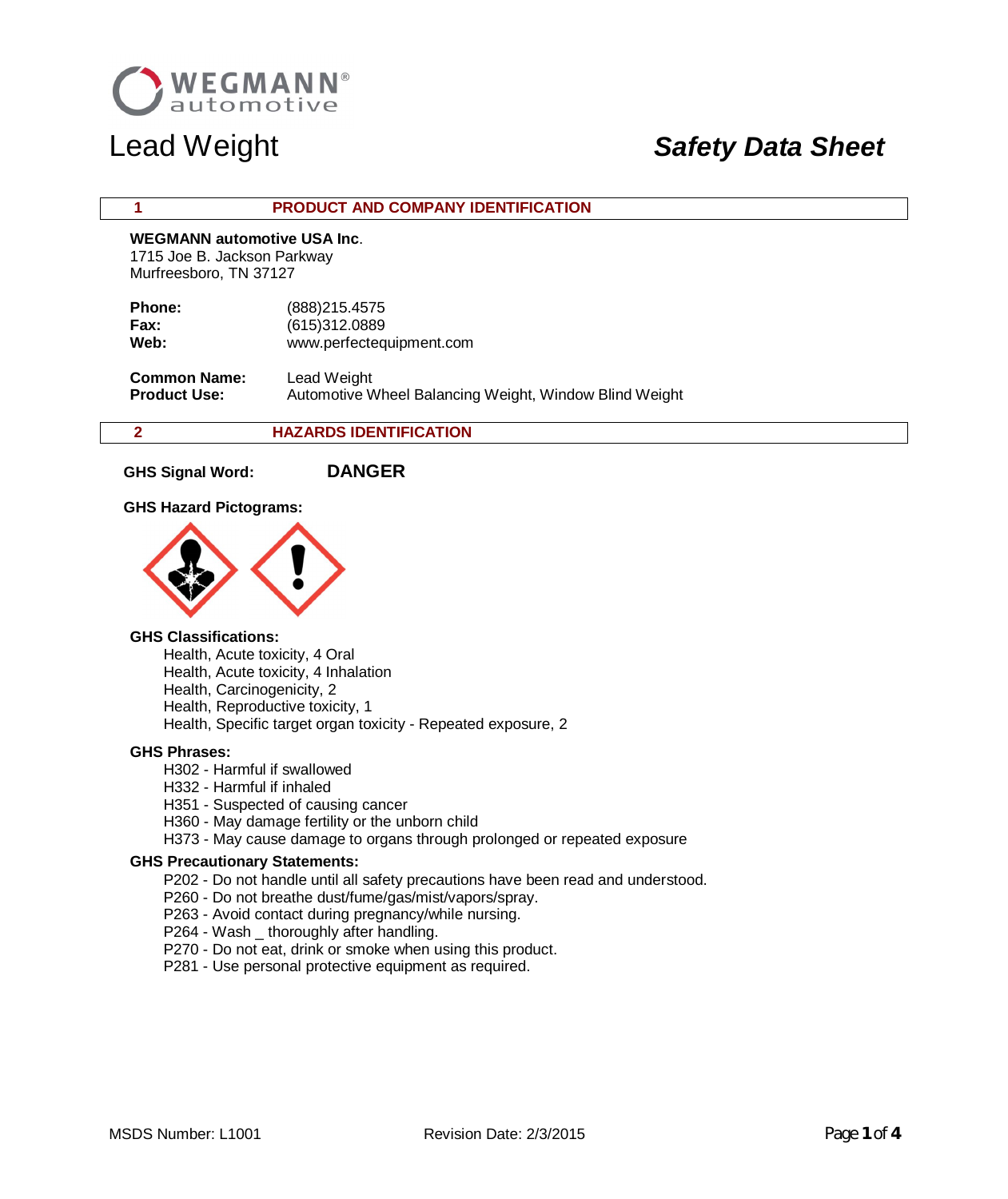

| 3               |             | <b>COMPOSITION/INFORMATION ON INGREDIENTS</b>  |                        |  |
|-----------------|-------------|------------------------------------------------|------------------------|--|
| $\text{Cas}\;#$ | Percentage  | <b>Chemical Name</b>                           | <b>Exposure Limits</b> |  |
| 7439-92-1       | $85 - 95%$  | Lead                                           | .050 mg/m <sup>3</sup> |  |
| 7440-36-0       | $3 - 6%$    | Antimony                                       | ΝA                     |  |
| 7440-38-2       | $.1 - 1.5%$ | <b>Arsenic</b>                                 | .010 mg/m <sup>3</sup> |  |
| 7439-89-6       | $0 - 5%$    | <b>Iron</b>                                    | 5 mg/m <sup>3</sup>    |  |
| 7440-66-6       | $0 - 11%$   | <b>Zinc</b>                                    | ΝA                     |  |
| 7440-47-3       | $0 - 1\%$   | Chromium                                       | .5 mg/ $m3$            |  |
| 8002-74-2       | $0 - 3$     | <b>Paraffin waxes</b><br>and Hydrocarbon waxes | <b>NA</b>              |  |

### **4 FIRST AID MEASURES**

| Inhalation:          | Remove to fresh air if dust or fume is present and consult a doctor if necessary. |
|----------------------|-----------------------------------------------------------------------------------|
| <b>Skin Contact:</b> | Wash with soap and water.                                                         |
| <b>Eve Contact:</b>  | Flush with large amounts of water.                                                |
| Ingestion:           | Bring to the attention of a physician if bulk amount is ingested.                 |

### **5 FIRE FIGHTING MEASURES**

| <b>Flammability:</b> | ΝA |
|----------------------|----|
| <b>Flash Point:</b>  | ΝA |
| LEL:                 | ΝA |
| UEL:                 | ΝA |

In the event of a fire, wear full protective clothing and NIOSH-approved self-contained breathing apparatus with full face piece operated in the pressure demand or other positive pressure mode. *THIS IS IMPORTANT AS LEAD FUME OR DUST MAY BE AIRBORNE.*

*Extinguishing Media: Dry Chemical or carbon dioxide should be used on surrounding fire. DO NOT use water on fires where molten metal are present as they produce fume, vapor or dust that may be toxic or respiratory irritants.*

|--|

 Pick up for re-use or recycled. Use HEPA vacuum. Wet sweep where vacuuming is not feasible. DO NOT USE COMPRESSED AIR FOR CLEAN UP.

### **7 HANDLING AND STORAGE**

**Handling Precautions:** Handle in accordance with good hygiene and safety procedures.  **Storage Requirements:** None Established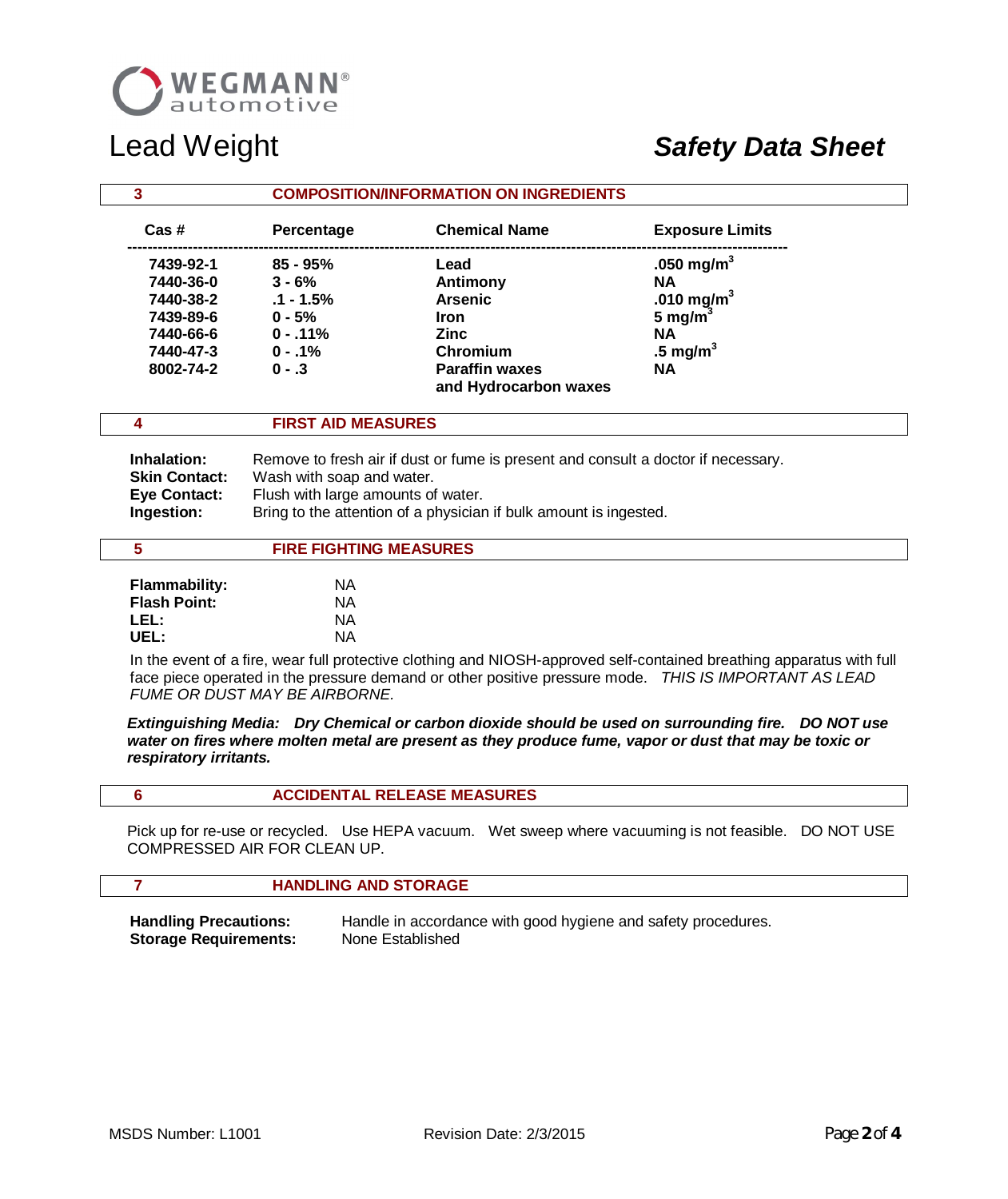

### **8 EXPOSURE CONTROLS/PERSONAL PROTECTION**

**Engineering Controls:** If dust is present, local exhaust ventilation is suggested. **Personal Protective Equip:** Gloves; Usage of safety glasses is recommended.  **Respiratory Protection:** In the event of dust, wear NIOSH approved respirator.

### **9 PHYSICAL AND CHEMICAL PROPERTIES**

| Appearance:            | Gray  |
|------------------------|-------|
| <b>Physical State:</b> | Solid |
| <b>Odor Threshold:</b> | NΑ    |
| Spec. Grav./Density:   | 11.3  |
| <b>Viscosity:</b>      | NΑ    |
| <b>Boiling Point:</b>  | >1740 |
| <b>Flammability:</b>   | NΑ    |
| <b>Vapor Pressure:</b> | NΑ    |
| pH:                    | NΑ    |
| Evap. Rate:            | NΑ    |
| Decomp Temp:           | ΝA    |
|                        |       |

 **Physical State:** Solid **Odor:** Odorless **Solubility:** NA **Percent Volatile:** NA **Freezing/Melting Pt.: Melting: 327 C C** Boiling Point: NA **Vapor Density:** NA **Auto-Ignition Temp: NA** 

### **10 STABILITY AND REACTIVITY**

| Stability:                               | Product is stable under normal conditions.      |
|------------------------------------------|-------------------------------------------------|
| <b>Conditions to Avoid:</b>              | Incompatibles                                   |
| <b>Materials to Avoid:</b>               | Strong acids, phosphorus, chlorine and peroxide |
| Hazardous Decomposition: None            |                                                 |
| Hazardous Polymerization: Will not occur |                                                 |
|                                          |                                                 |

### **11 TOXICOLOGICAL INFORMATION**

 **Routes of Entry:** Ingestion; Inhalation

 **Chronic Toxicity:** Lead in the form of dust or fumes can enter the body via the lungs and can accumulate in the body as it becomes embedded in the bones and can only be eliminated slowly. Therefore, lead can cause chronic poisoning.

 **Accute Inhalation Effects:** NA **Carcinogenicity:** May cause cancer

*May cause harm to the unborn child.*

### **12 ECOLOGICAL INFORMATION**

No information available

### **13 DISPOSAL CONSIDERATIONS**

Dispose of in accordance with federal, state and local regulations.

|                   | <b>TRANSPORT INFORMATION</b> |
|-------------------|------------------------------|
| <b>DOT Class:</b> | Not regulated #              |
| UN #:             | <b>NA</b>                    |